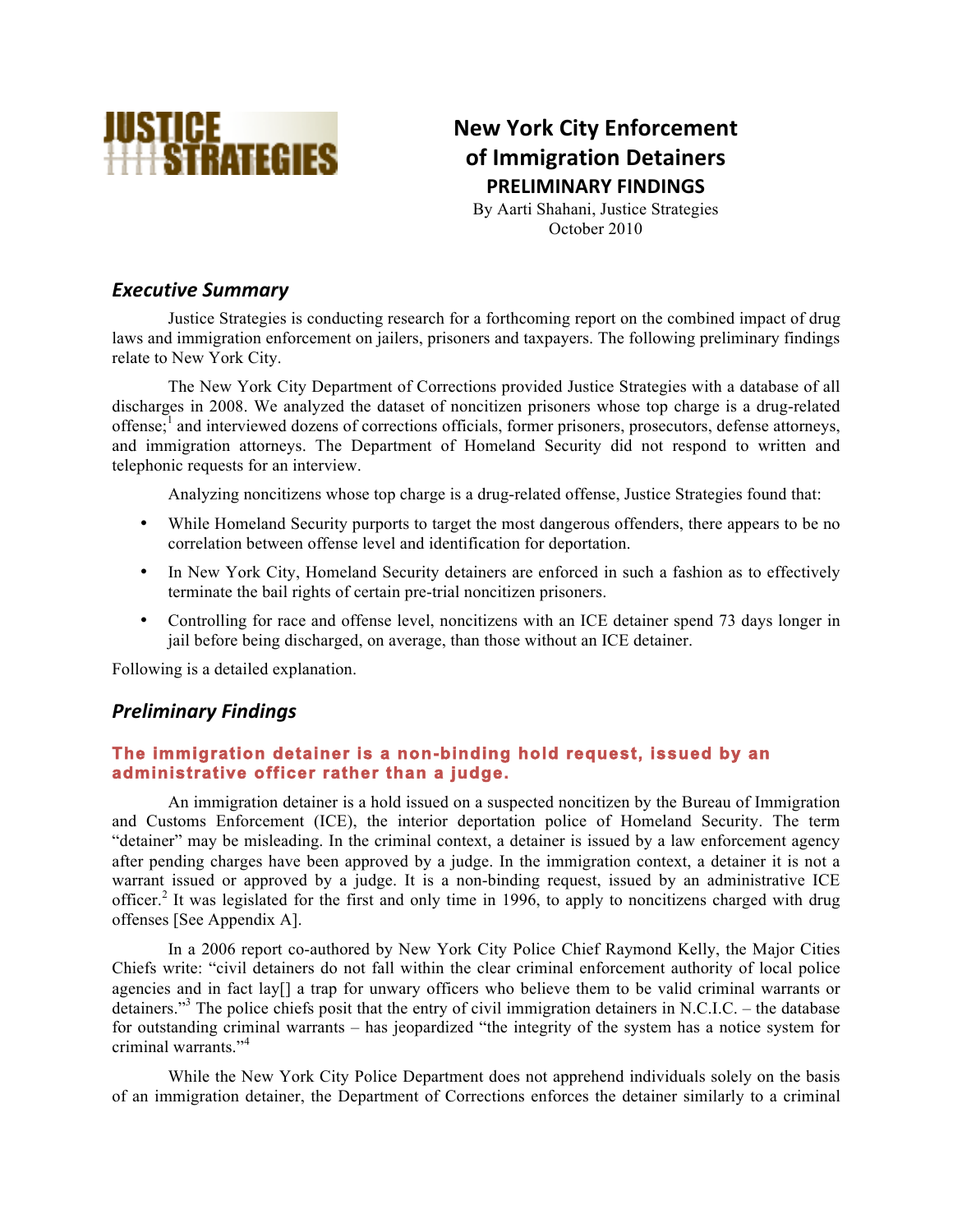

warrant. This practice has evolved organically. New York City has not yet issued a policy on the local enforcement of federal immigration detainers.

### **There is no correlation between ICE detainer issuance and severity of top charge.**

Among the 1215 noncitizens whose top charge is a drug crime, 552 (45%) received ICE detainers. The issuance of an ICE detainer is not associated with the severity of the top charge. While 34 percent of those noncitizens charged with an A1 felony (most serious) received an ICE detainer, over half of those with an A misdemeanor received an ICE detainer. Although more non-citizens detained in DOC had a B non-violent felony top charge than an A misdemeanor, ICE issued an equal number of immigration detainers to each group.

| <b>Distribution of Immigration Detainers</b> |                |              |           |           |            |                  |
|----------------------------------------------|----------------|--------------|-----------|-----------|------------|------------------|
| <b>Charge Type</b>                           | Charge         | <b>Total</b> | % non-USC | Non-USC   | Non-USC    | % of total       |
|                                              | Level          | non-         |           | with ICE  | with ICE   | ICE              |
|                                              |                | <b>USC</b>   |           | detainer# | detainer % | <i>detainers</i> |
| Violation                                    |                | 5            | 0.4       | 2         | 40.0       | 0.4              |
| B misdemeanor                                | $\overline{2}$ | 71           | 5.8       | 28        | 39.4       | 5.1              |
| A misdemeanor                                | 3              | 312          | 25.7      | 159       | 51.0       | 28.8             |
| E non-violent felony                         | $\overline{4}$ | 24           | 2.0       | 8         | 33.3       | 1.5              |
| D non-violent felony                         | 5              | 112          | 9.2       | 56        | 50.0       | <i>10.1</i>      |
| C non-violent felony                         | 7              | 132          | 10.9      | 74        | 56.1       | 13.4             |
| B non-violent felony                         | 9              | 401          | 33.0      | 159       | 39.7       | 28.8             |
| A2 felony                                    | 11             | 68           | 5.6       | 35        | 51.5       | 6.3              |
| A1 felony                                    | 12             | 90           | 7.4       | 31        | 34.4       | 5.6              |
|                                              | Total          | 1215         | 100.0     | 552       | 45.4       | 100.0            |

ICE representatives assert that they prioritize apprehension of the most serious offenders. These trends contradict that claim.<sup>5</sup> It may be that ICE agents issue detainers against those charged with A1 drug felonies at a rate far below the average because they assume that these defendants can be apprehended down the line, during a prison sentence. But the above average rate of detainers on A2 drug felonies, with defendants also likely to receive a prison term, weakens that explanation.

It may be that noncitizens were released on bail before ICE could identify them. This is unlikely. ICE issued half of all immigration detainers within one day of admission, and 90 percent within one week. Of the noncitizens with an A1 top charge, only 20 percent were discharged from jail within one week of admission; as compared to 46 percent of those with an A misdemeanor top charge.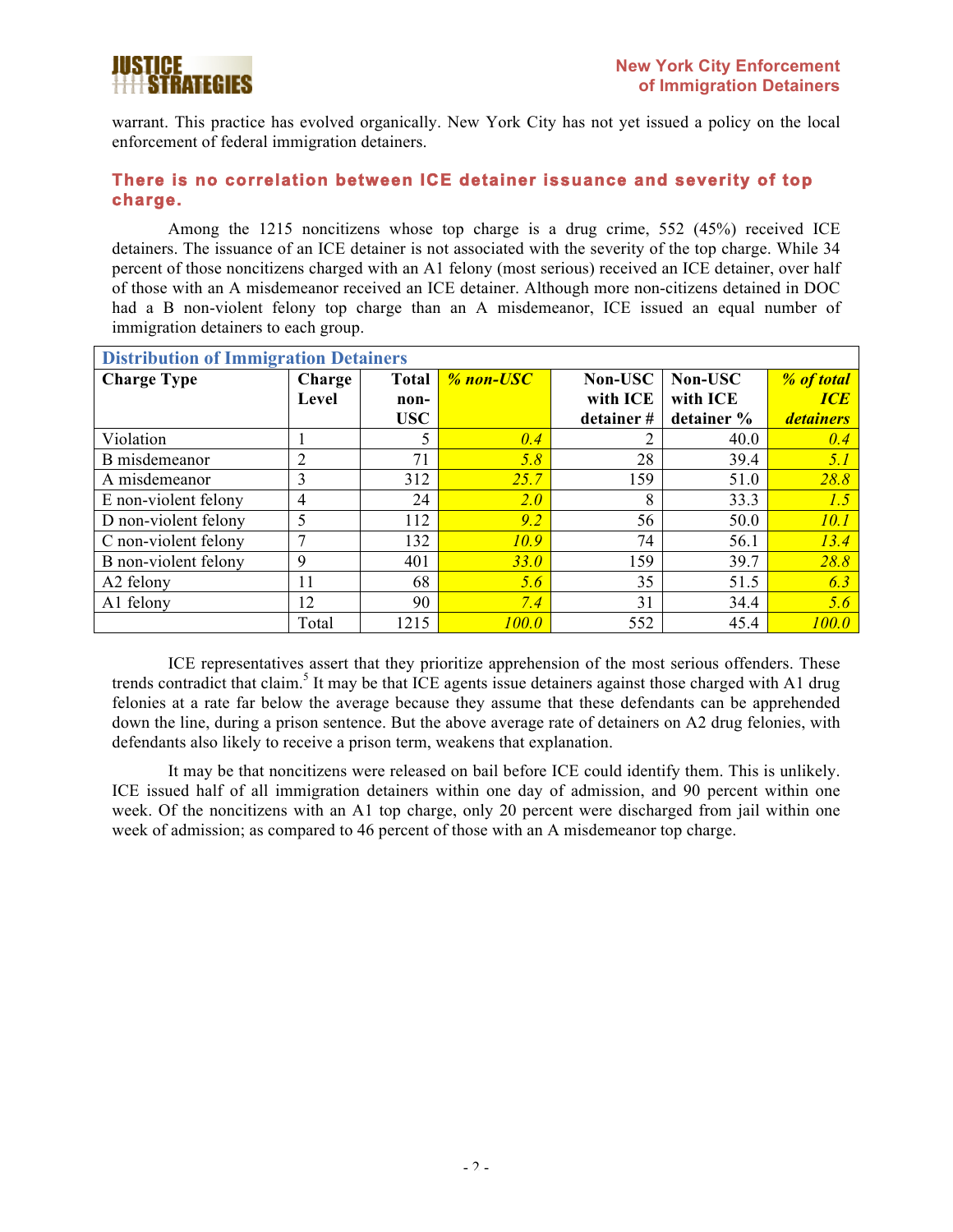

#### **Over half of ICE detainers are issued within one day, indicating that the screening process is not investigative.**

The speed with which ICE detainers are issued suggests another explanation: the detainer is neither related to risk level nor the product of investigation. ICE may prioritize those people with already welldeveloped case files, as they are easiest to deport. It is unclear to what extent ICE relies on its own databases or those of DOC to obtain the information needed to issue a detainer so speedily.

While going for the low hanging fruit is not consistent with ICE's stated priorities, it may be that these priorities are not institutionalized. This pattern indicates that law enforcement officers are incentivized to work for maximum numbers, not risk levels of those charged with drug offenses.

| <b>Days to Immigration Detainer</b> |       |               |       |  |  |
|-------------------------------------|-------|---------------|-------|--|--|
| <b>Days</b>                         | Freq. | $\frac{0}{0}$ | Cum % |  |  |
| $<$ 1                               | 75    | 13.6          | 13.6  |  |  |
| 1                                   | 272   | 49.3          | 62.9  |  |  |
| $\overline{2}$                      | 83    | 15.0          | 77.9  |  |  |
| 3                                   | 30    | 5.4           | 83.3  |  |  |
| 4                                   | 13    | 2.4           | 85.7  |  |  |
| 5                                   | 8     | 1.4           | 87.1  |  |  |
| 6                                   | 10    | 1.8           | 88.9  |  |  |
| 7                                   | 6     | 1.1           | 90.0  |  |  |
| > 8                                 | 55    | 10.0          | 100.0 |  |  |
|                                     | 552   | 100.0         |       |  |  |

### **Controlling for race and offense level, noncitizens with a drug-related top charge and an ICE detainer spend 73 days longer in jail before being discharged, on average, than those without an ICE detainer.**

The issuance of an immigration detainer is strongly associated with prolonged jail stay. The citizen and noncitizen population without an immigration detainer spend, on average, the same amount of time in city jails before being discharged. But noncitizens charged with drug crimes and with an ICE detainer spend 73 days longer in jail before being discharged, on average, than those without an ICE detainer. These figures control for race and offense level. They include the detention of prisoners who are pre-trial (charged with, but not convicted of, an offense), as well as those convicted of misdemeanors and other low-level offenses. They also include undocumented immigrants, as well as lawful permanent residents and those with valid claims to remain here.

**Noncitizen Days to Discharge, Controlling for Race and Charge Level** 

| <b>Charge Type</b>                                     | Charge<br>Level | <b>Noncitizens Average stay</b> | Difference (in days),<br>controlling for race |        |
|--------------------------------------------------------|-----------------|---------------------------------|-----------------------------------------------|--------|
|                                                        |                 | With ICE<br>detainer            | Without                                       |        |
| All charges                                            | All             | 134.3                           | 59.4                                          | $73*$  |
| Violation                                              |                 | 25.5                            | 2.7                                           | $22*$  |
| B misdemeanor                                          | $\overline{2}$  | 22.1                            | 7.4                                           | $15*$  |
| A misdemeanor                                          | 3               | 54.8                            | 21.4                                          | $33*$  |
| E non-violent felony                                   | 4               | 94.5                            | 26.9                                          | $60*$  |
| D non-violent felony                                   | 5               | 155.0                           | 78.7                                          | $76*$  |
| C non-violent felony                                   |                 | 238.1                           | 83.2                                          | $154*$ |
| B non-violent felony                                   | 9               | 144.5                           | 62.2                                          | $81*$  |
| A <sub>2</sub> felony                                  | 11              | 260.2                           | 155.5                                         | 97*    |
| A1 felony                                              | 12              | 180.1                           | 100.5                                         | $84*$  |
| * Difference significant at the 1% significance level. |                 |                                 |                                               |        |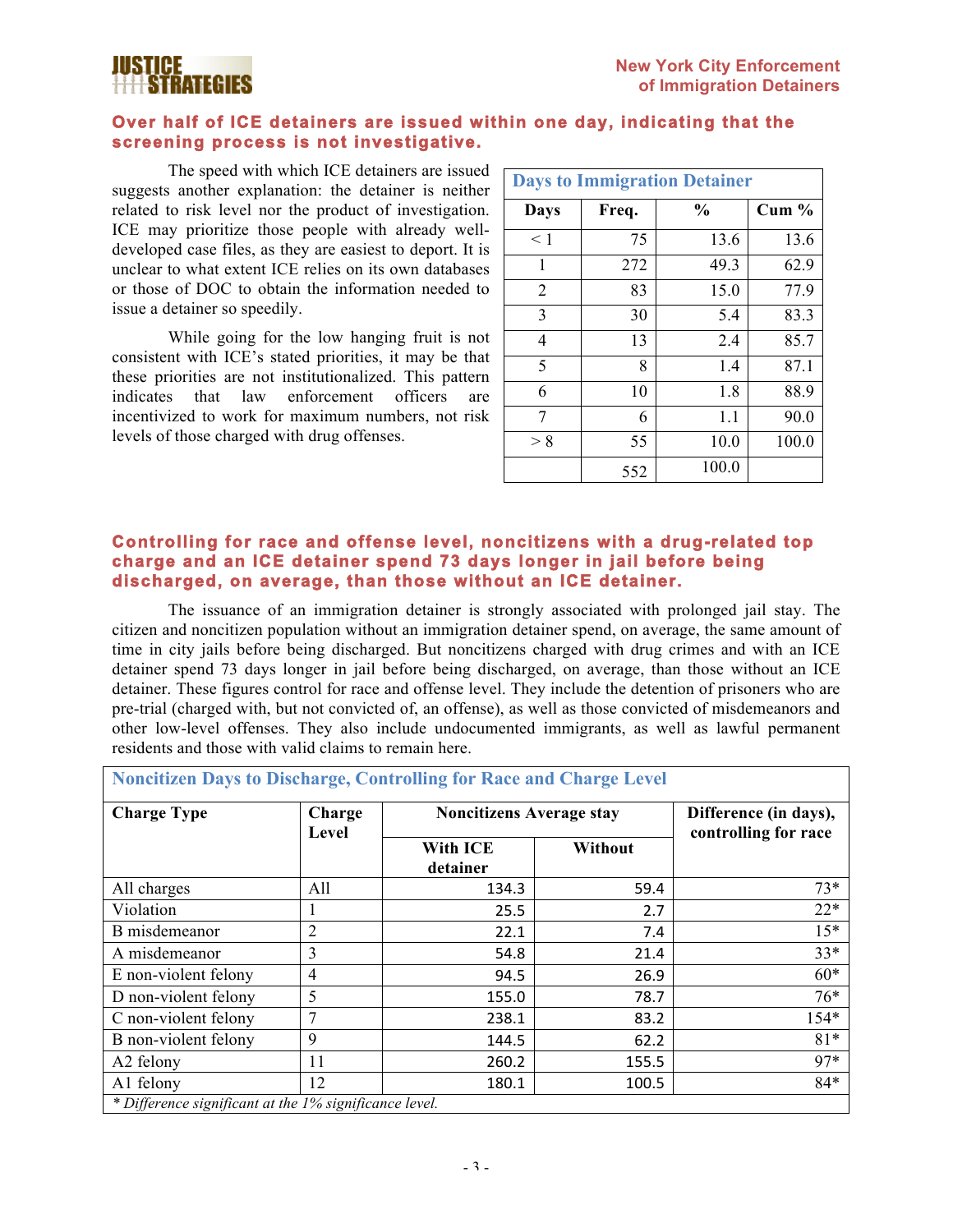

### **Noncitizens with an ICE detainer are effectively barred from pre-trial release on bail, no matter the offense level.**

Arizona was America's first state to pass a law summarily denying bail to immigrants facing criminal charges.<sup>6</sup> While New York has no such *de jure* prohibition on bail for non-citizens, the immigration detainer acts as a *de facto* one. Noncitizens otherwise eligible for bail do not post it. They must negotiate a plea bargain while in DOC custody.<sup>7</sup>

Half of noncitizens with a drug-related top charge and without an ICE detainer are discharged from DOC through bail or [un]supervised release. Only 2 percent of those with an ICE detainer are discharged pretrial. Over half are discharged into ICE custody, and a quarter into state prison to serve a criminal sentence first. They will presumably be deported upon completion of it, through the New York State Institutional Removal Program<sup>8</sup> and/or subsequent transfer into ICE custody.

Of those noncitizens receiving an immigration detainer, 7 were released on bail. It is unclear whether these individuals were transferred directly into ICE custody, or were released pursuant to completion of their criminal case. It is likely that another set of noncitizens with immigration detainers who paid \$1 bail are counted in the data as discharges to ICE.

| <b>Discharge Types: Noncitizens With</b> |                |               |            |               |  |
|------------------------------------------|----------------|---------------|------------|---------------|--|
| <b>Immigration Detainer v. Without</b>   |                |               |            |               |  |
| Discharge                                | With           | $\frac{0}{0}$ | Without    | $\frac{0}{0}$ |  |
|                                          | <b>ICE</b>     |               | <b>ICE</b> |               |  |
|                                          | Detainer       |               | Detainer   |               |  |
| Adjournment in                           |                |               | 1          | 0.2           |  |
| Contemplation of Dismissal               |                |               |            |               |  |
| <b>Bail Paid</b>                         | $\overline{7}$ | 1.3           | 237        | 35.8          |  |
| <b>Conditional Discharge</b>             |                |               | 6          | 0.9           |  |
| Case dismissed                           |                |               | 11         | 1.7           |  |
| Sentenced Expired                        | 8              | 1.5           | 66         | 10.0          |  |
| <b>ICE</b>                               | 281            | 50.9          | 40         | 6.0           |  |
| <b>Intermittent Sentence</b>             | 1              | 0.2           | 5          | 0.8           |  |
| (weekend jail stays)                     |                |               |            |               |  |
| Transfer to Nassau County                |                |               | 1          | 0.2           |  |
| Transfer to law enforcement              | 10             | 1.8           | 5          | 0.8           |  |
| (unspecified)                            |                |               |            |               |  |
| Transfer to NYPD                         |                |               | 1          | 0.2           |  |
| Paroled                                  | 3              | 0.5           | 47         | 7.1           |  |
| Released on Recognizance                 | $\mathbf{1}$   | 0.2           | 57         | 8.6           |  |
| <b>Time Served</b>                       | $\mathbf{1}$   | 0.2           | 55         | 8.3           |  |
| Transfer to US Marshall                  | 5              | 0.9           | 5          | 0.8           |  |
| Detainer Lifted                          | $\overline{7}$ | 1.3           |            |               |  |
| State Hospital                           |                |               | 5          | 0.8           |  |
| <b>Transfer to State Prison</b>          | 144            | 26.1          | 102        | 15.4          |  |
| Turnaround on another                    | 84             | 15.2          | 19         | 2.9           |  |
| charge                                   |                |               |            |               |  |
| Total                                    | 552            | 100.0         | 663        | 100.0         |  |

 $\frac{1}{1}$ <sup>1</sup> We categorized each entry as a noncitizen if the prisoner has an immigration warrant, and/or is released into ICE custody, and/or self-reports as a noncitizen. While there is incentive to lie about being a citizen, there is no incentive to lie about being a noncitizen.

http://www.majorcitieschiefs.org/pdfpublic/MCC\_Position\_Statement\_REVISED\_CEF\_2009.pdf.  $4$  MCC Report, page 10

<sup>&</sup>lt;sup>2</sup> ICE issues two types of internal administrative hold: the "arrest warrant" (Form I-200, Warrant of Arrest) and the "detainer" (Form I-247, Immigration Detainer – Notice of Action). <sup>3</sup>

<sup>&</sup>lt;sup>3</sup> M.C.C. Immigration Committee Recommendations For Enforcement of Immigration Laws By Local Police Agencies. June 2006. Page 6. Accessed on July 18, 2010 at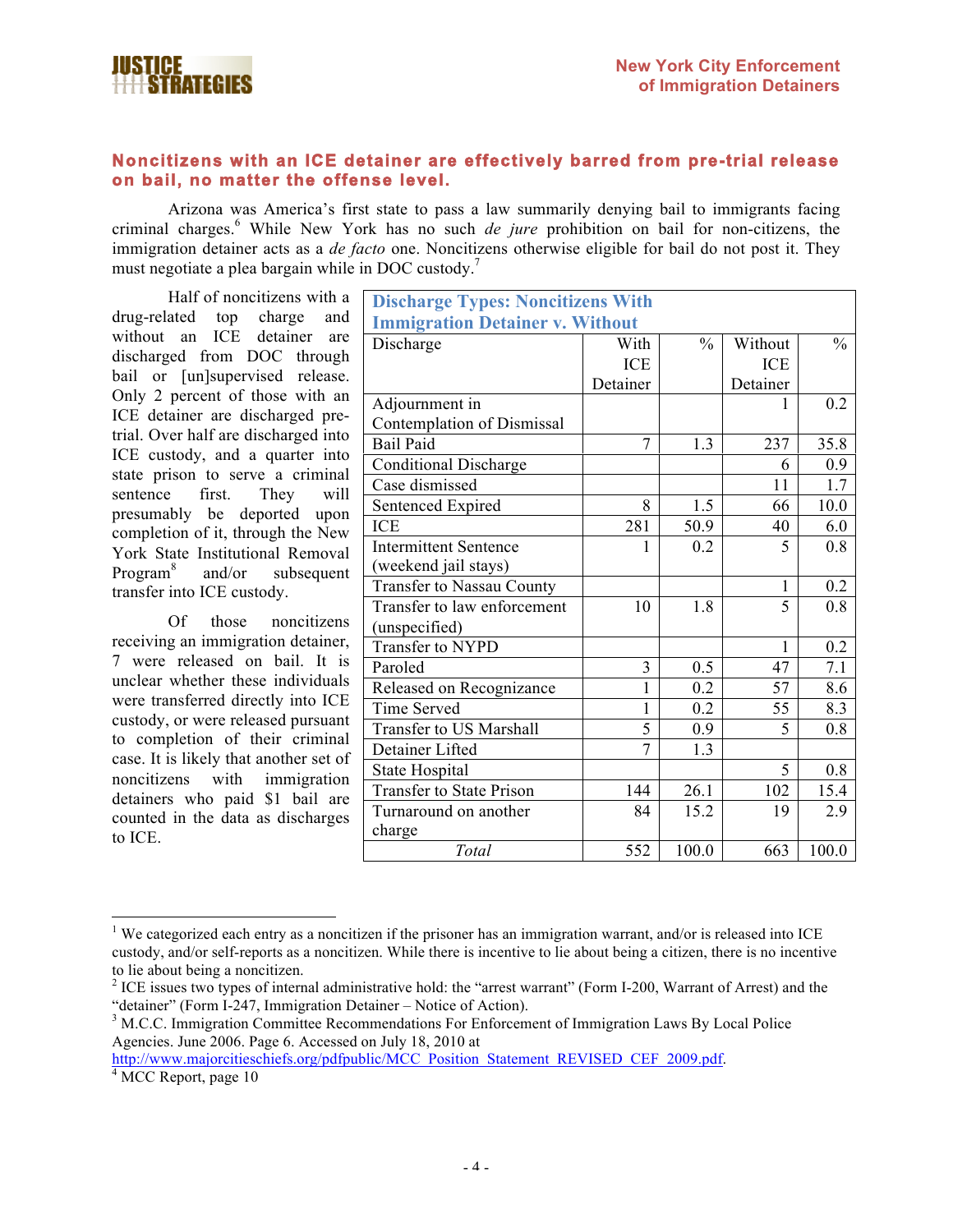

 5 <sup>5</sup> See Immigration and Customs Enforcement. "Secure Communities: A Comprehensive Plan to Identify and Remove Criminal Aliens is a Department of Homeland." Online at http://www.ice.gov/pi/news/factsheets/secure\_communities.htm.

 $6$  Bailable offenses. Ariz. Const. Art. 2  $\S$  22. The Arizona Constitution designates that criminal defendants facing certain charges, while innocent until proven guilty, do not have the right to seek bail because they are categorically a flight risk or threat to society.

 $<sup>7</sup>$  The plea is an integral part of the US criminal justice system. At the federal and state levels, only 5 percent of</sup> criminal prosecutions are the result of a trial conviction. Dept. of Justice, Bureau of Justice Statistics, Sourcebook of Criminal Justice Statistics 2003, p. 418 (31st ed. 2005) (Table 5.17)(only approximately 5%, or 8,612 out of 68,533, of federal criminal prosecutions go to trial); id., at 450 (Table 5.46) (only approximately 5% of all state felony criminal prosecutions go to trial).

 $8$  The New York State Institutional Removal Program (IRP) is a partnership between state corrections and Homeland Security designed to process noncitizen prisoners for deportation during a prison sentence. See David D. Clark. "The Foreign-Born Under Custody Population & The IRP." New York State Department of Correctional Services. December 31, 2009. Accessed at http://www.docs.state.ny.us/Research/annotate.asp#foreign on July 16, 2010.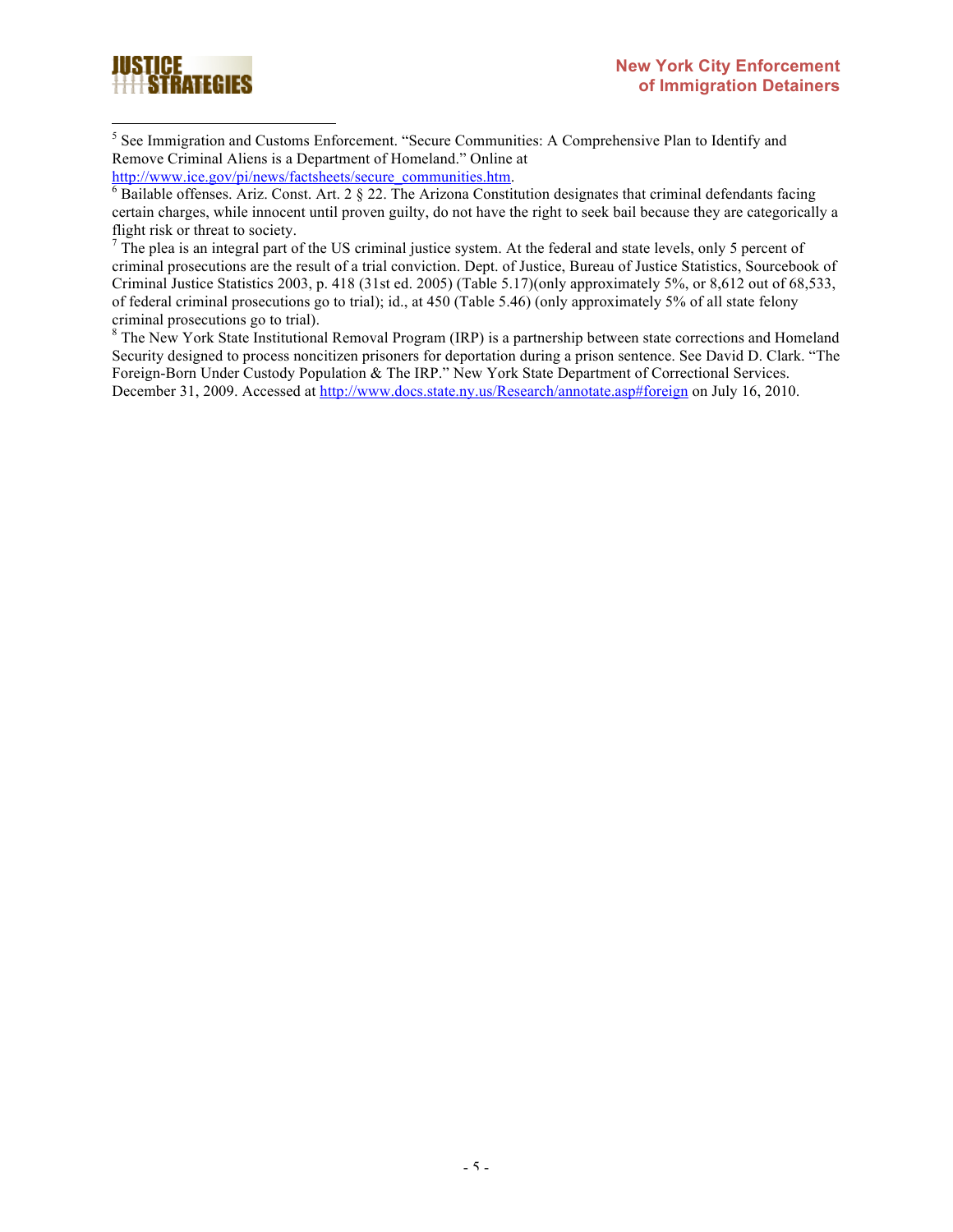

## **Appendix A: Immigration Detainer Statute**

#### 8 USC 1357 (d)

(d) Detainer of aliens for violation of controlled substances laws

In the case of an alien who is arrested by a Federal, State, or local law enforcement official for a violation of any law relating to controlled substances, if the official (or another official)

(1) has reason to believe that the alien may not have been lawfully admitted to the United States or otherwise is not lawfully present in the United States,

(2) expeditiously informs an appropriate officer or employee of the Service authorized and designated by the Attorney General of the arrest and of facts concerning the status of the alien, and

(3) requests the Service to determine promptly whether or not to issue a detainer to detain the alien, the officer or employee of the Service shall promptly determine whether or not to issue such a detainer. If such a detainer is issued and the alien is not otherwise detained by Federal, State, or local officials, the Attorney General shall effectively and expeditiously take custody of the alien.